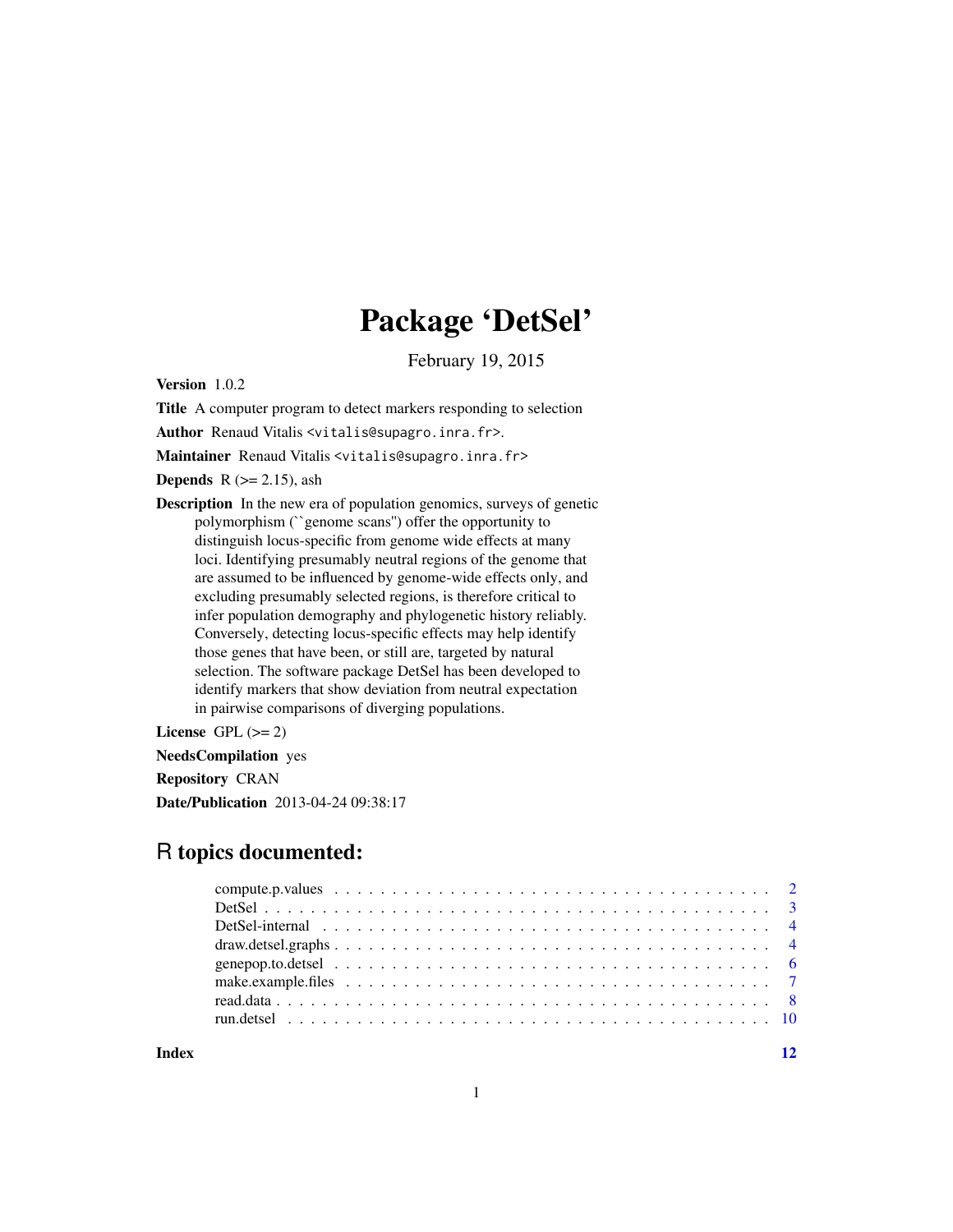<span id="page-1-1"></span><span id="page-1-0"></span>compute.p.values *Compute Empirical p-values*

#### Description

This command compute empirical p-values.

#### Usage

```
compute.p.values(x.range,y.range,n.bins,m)
```
#### Arguments

| x.range | the range of values in the x-axis, respectively, which takes the default values<br>x.range = $c(-1,1)$                                                    |
|---------|-----------------------------------------------------------------------------------------------------------------------------------------------------------|
| y.range | the range of values in the y-axis, respectively, which takes the default values<br>y.range = $c(-1,1)$                                                    |
| n.bins  | the size of the 2-dimensional array of n x n square cells used to bin the $F_1$ and<br>F 2 estimates, which takes the default value n.bins = $c(100,100)$ |
| m       | the smoothing parameters of the ASH algorithm, which takes the default value<br>$m = c(2,2)$                                                              |

#### Details

compute.p.values(x.range,y.range,n.bins,m) produces an output file, named 'P-values\_i\_j.dat', with the *P*-value associated with each observation. To that end, the cumulative distribution function (CDF) is evaluated empirically from the joint distribution of all the pairwise observations  $(F_1,F_2)$ within the simulated dataset. Then, the empirical *P*-value for a given marker locus i is calculated as one minus the CDF evaluated at locus i. For multi-allelic markers, the joint distribution of all the pairwise observations  $(F_1,F_2)$  within the simulated dataset is computed from a 2-dimensional array, where the  $(F_1, F_2)$  pairs are binned, and then smoothed using the Average Shifted Histogram (ASH) algorithm (Scott 1992) as implemented in the "ash" R package. Because the distribution of  $(F_1,F_2)$ estimates for bi-allelic markers is discontinuous with many ties, the CDF is computed instead by enumerating all  $(F_1,F_2)$  pairs in the simulated data.

#### Value

The output files are saved in the working directory.

#### References

Scott, D. W. (1992) Multivariate density estimation: theory, practice, and visualization, John Wiley, New York.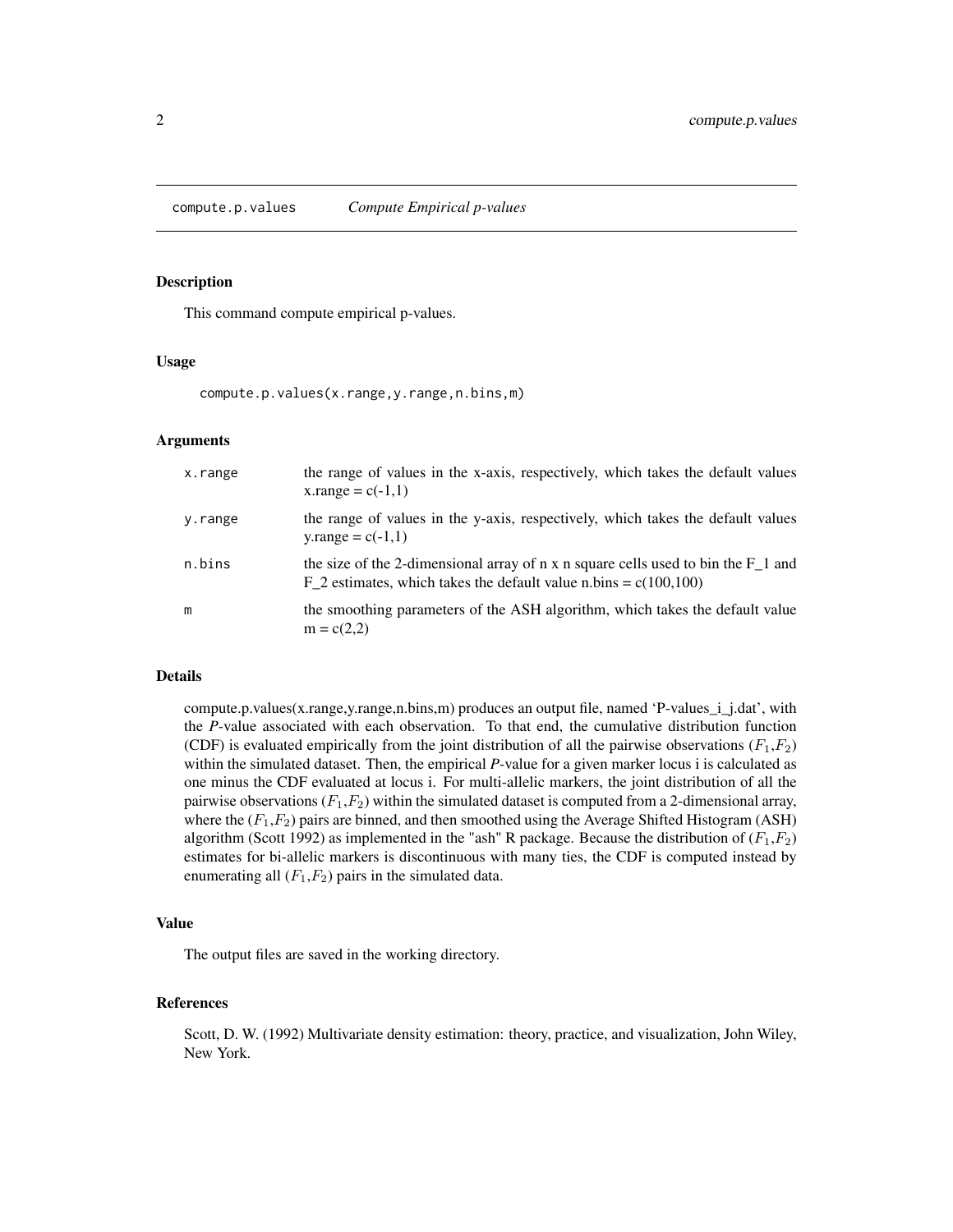#### <span id="page-2-0"></span> $DetSel$  3

#### Examples

```
## This is to generate an example file in the working directory.
make.example.files()
## This will read an input file named 'data.dat' that contains co-dominant markers,
## and a maximum allele frequency of 0.99 will be applied (i.e., by removing
## marker loci in the observed and simulated datasets that have an allele with
## frequency larger than 0.99).
read.data(infile = 'data.dat',dominance = FALSE,maf = 0.99)
## The following command line executes the simulations:
run.detsel(example = TRUE)
## This compute empirical \emph{P}-values, assuming a range of values from -1 to 1
## in both dimensions, a grid of 50 \times 50 bins, and a smoothing parameter m = 3
## in both dimensions.
compute.p.values(x.range = c(-1,1), y.range = c(-1,1), n.bins = c(50,50), m = c(3,3))
```
DetSel *A R-package to Detect Marker Loci Responding to Selection*

#### Description

In the new era of population genomics, surveys of genetic polymorphism ('genome scans') offer the opportunity to distinguish locus-specific from genome wide effects at many loci. Identifying presumably neutral regions of the genome that are assumed to be influenced by genome-wide effects only, and excluding presumably selected regions, is therefore critical to infer population demography and phylogenetic history reliably. Conversely, detecting locus-specific effects may help identify those genes that have been, or still are, targeted by natural selection. The software package DetSel has been developed to identify markers that show deviation from neutral expectation in pairwise comparisons of diverging populations. Recently, two major improvements have been made: the analysis of dominant markers is now supported, and the estimation of empirical *P*-values has been implemented. These features, which are described below, have been incorporated into an R package, which replaces the stand-alone DetSel software package.

#### Author(s)

Renaud Vitalis <vitalis@supagro.inra.fr>

#### References

Vitalis, R., Dawson, K., and Boursot, P. (2001) Interpretation of variation across marker loci as evidence of selection, *Genetics* 158, 1811–1823.

Vitalis, R., Dawson, K., Boursot, P., and Belkhir, K. (2003) DetSel 1.0: a computer program to detect markers responding to selection, *Journal of Heredity* 94, 429–431.

Vitalis R. (2012) DETSEL: a R-package to detect marker loci responding to selection, *in* Data Production and Analysis in Population Genomics (Pompanon F. and Bonin A., eds), pp. 277–293 *Methods in Molecular Biology, vol. 888*, Humana Press, USA.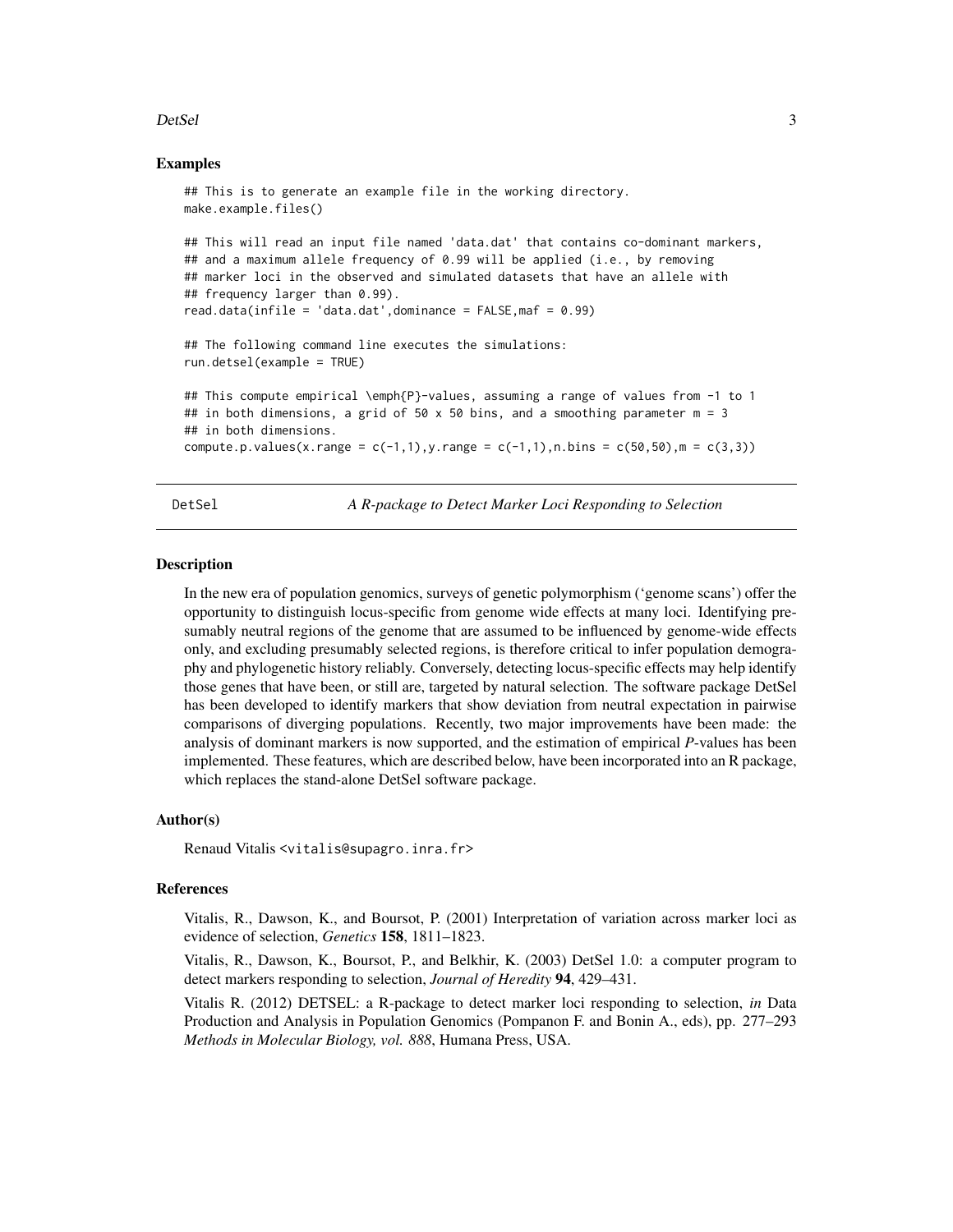<span id="page-3-0"></span>

## Description

This function is not intended to be called by the user.

<span id="page-3-1"></span>draw.detsel.graphs *Plot Graphical Outputs*

## Description

This command plots graphical outputs for DetSel analyses.

## Usage

```
draw.detsel.graphs(i,j,x.range,y.range,n.bins,m,alpha,pdf,outliers)
```
## Arguments

| $\,$ i   | population index                                                                                                                                          |
|----------|-----------------------------------------------------------------------------------------------------------------------------------------------------------|
| j        | population index                                                                                                                                          |
| x.range  | the range of values in the x-axis, respectively, which takes the default values<br>x.range = $c(-1,1)$                                                    |
| y.range  | the range of values in the y-axis, respectively, which takes the default values<br>y.range = $c(-1,1)$                                                    |
| n.bins   | the size of the 2-dimensional array of n x n square cells used to bin the $F_1$ and<br>$F_2$ estimates, which takes the default value n.bins = c(100,100) |
| m        | the smoothing parameters of the ASH algorithm, which takes the default value<br>$m = c(2,2)$                                                              |
| alpha    | the alpha-level (hence 1 - alpha is the proportion of the distribution within the<br>plotted envelope), which takes the default value alpha $= 0.05$      |
| pdf      | a logical variable, which is TRUE if the user wants graphics to be plotted in a<br>pdf file                                                               |
| outliers | an optional vector that represents a list of candidate outliers, defined by the user                                                                      |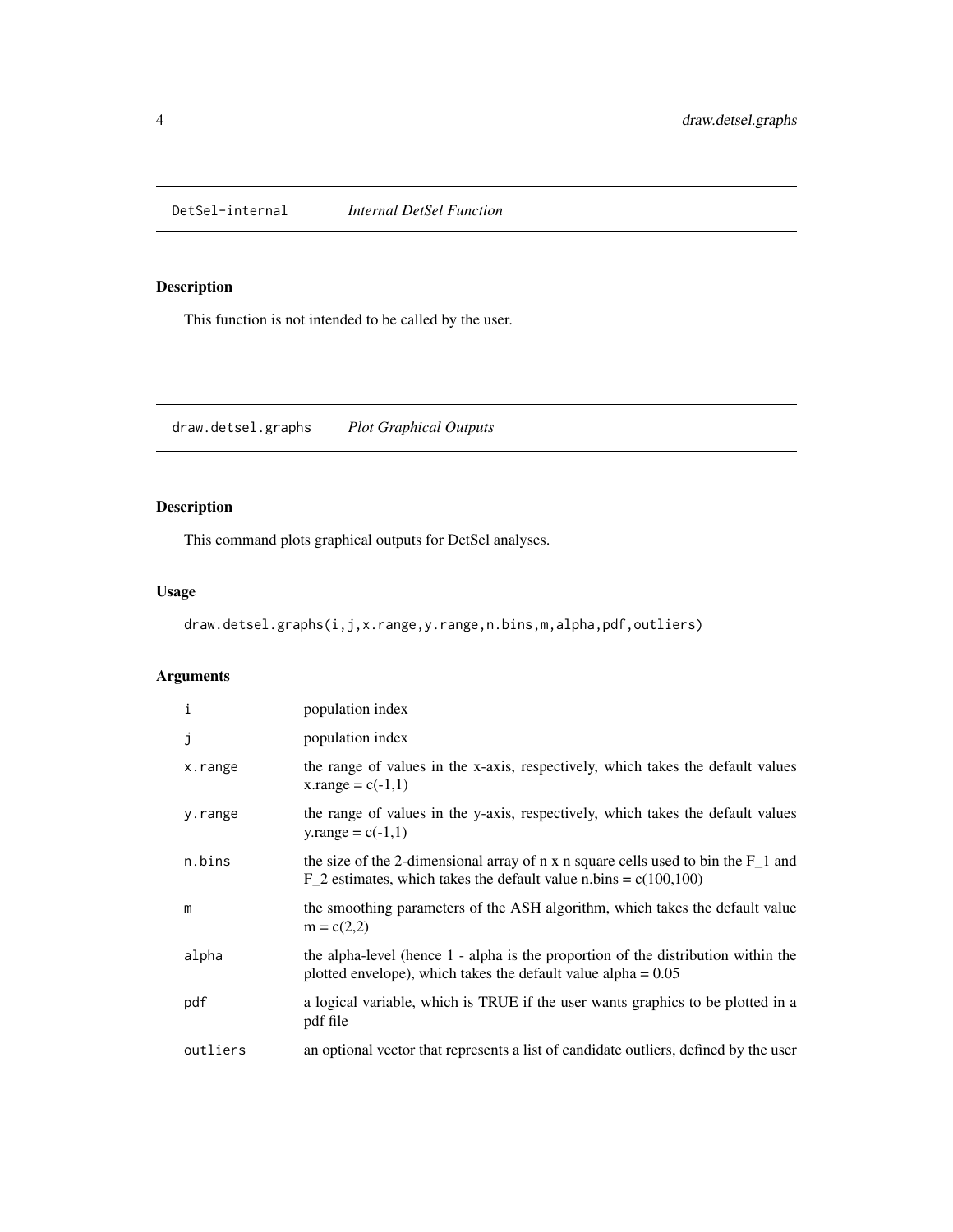#### <span id="page-4-0"></span>Details

Once the [run.detsel](#page-9-1) and [compute.p.values](#page-1-1) command lines have been executed, the function [draw.detsel.graphs](#page-3-1) can be used to plot graphs with an estimation of the density of  $F_1$  and  $F_2$ estimates, as detailed in the appendix in Vitalis et al (2001). Note that if the arguments i and j are missing, then all the population pairs are plotted. It is noteworthy that our estimation of the density of the  $F_1$  and  $F_2$  estimates might be discontinuous, because of the discrete nature of the data (the allele counts). This is particularly true when the number of alleles upon which the distribution is conditioned is small. The command line [draw.detsel.graphs](#page-3-1) produces as many conditional distributions per population pair as there are different allele numbers in the pooled sample. All the observed data points are plotted in each graph. The outlier loci are plotted with a star symbol. For the latter, the locus number (i.e., its rank in the data file) is provided on the graph. If the user choses not to provide a pre-defined list of outliers, then the outlier represent all the markers for which the empirical *P*-value is below the threshold alpha-level,

#### Value

The pdf files are created in the current directory.

#### References

Vitalis, R., Dawson, K., and Boursot, P. (2001) Interpretation of variation across marker loci as evidence of selection, *Genetics* 158: 1811–1823.

#### Examples

## This is to generate an example file in the working directory. make.example.files()

```
## This will read an input file named 'data.dat' that contains co-dominant markers,
## and a maximum allele frequency of 0.99 will be applied (i.e., by removing
## marker loci in the observed and simulated datasets that have an allele with
## frequency larger than 0.99).
read.data(infile = 'data.dat',dominance = FALSE,maf = 0.99)
```

```
## The following command line executes the simulations:
run.detsel(example = TRUE)
```

```
## This compute empirical P-values, assuming a range of values from -1 to 1
## in both dimensions, a grid of 50 \times 50 bins, and a smoothing parameter m = 3## in both dimensions.
compute.p.values(x.range = c(-1,1), y.range = c(-1,1), n.bins = c(50,50), m = c(3,3))
```

```
## This plots (on the screen) the 99% confidence regions corresponding to the
## pair of populations 1 and 2, using a 50 x 50 2-dimensions array.
draw.detsel.graphs(i = 1, j = 2, n.bins = c(50,50),alpha = 0.01,pdf = FALSE)
```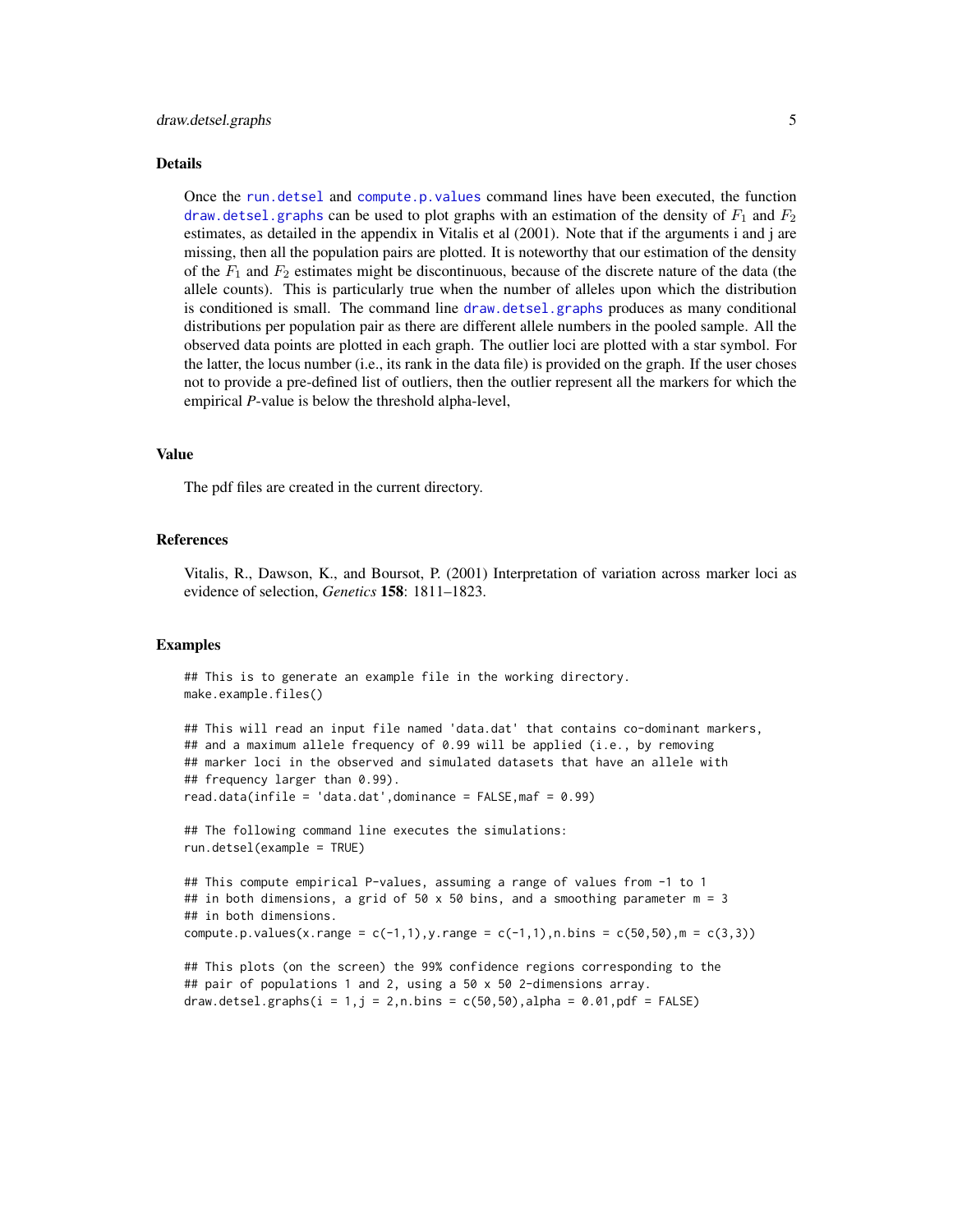<span id="page-5-0"></span>genepop.to.detsel *Convert Input File*

#### **Description**

This command converts a data file in Genepop format (see Raymond and Rousset 1995; Rousset 2007), which name can be specified using the infile argument into a data file in DetSel format, which name can be specified using the outfile argument.

#### Usage

```
genepop.to.detsel(infile,outfile = 'data.dat')
```
#### Arguments

| infile  | An input file in Genepop format. |
|---------|----------------------------------|
| outfile | An output file in DetSel format. |

#### Details

This command is only available for co-dominant data. The output file is a space-delimited ASCII text file. The first line is a 0 / 1 indicator. '0' indicates that the data matrix for each locus is a populations x alleles matrix; '1' indicates that the data matrix for each locus is an alleles x populations matrix. The second line contains the number of populations. The third line contains the number of loci. Then, the data for each locus consists in the number of alleles at that locus, followed by the data matrix at that locus, with each row corresponding to the same allele (if the indicator variable is 1) or to the same population (if the indicator variable is 0). For dominant data, the data consists in the number of genotypes, not the number of alleles. It is important to note that the frequency of the homozygote individuals for the recessive allele appear first in either the rows or columns of the data matrix. In the following example, the data consists in 2 populations and 2 loci, with 5 alleles at the first locus and 8 alleles at the second locus.

```
\overline{0}2
\mathfrak{D}5
1 0 4 10 5
0 1 13 0 6
8
3 1 1 0 0 0 1 14
6 0 2 1 2 5 2 2
```
#### Value

The output file is saved in the working directory.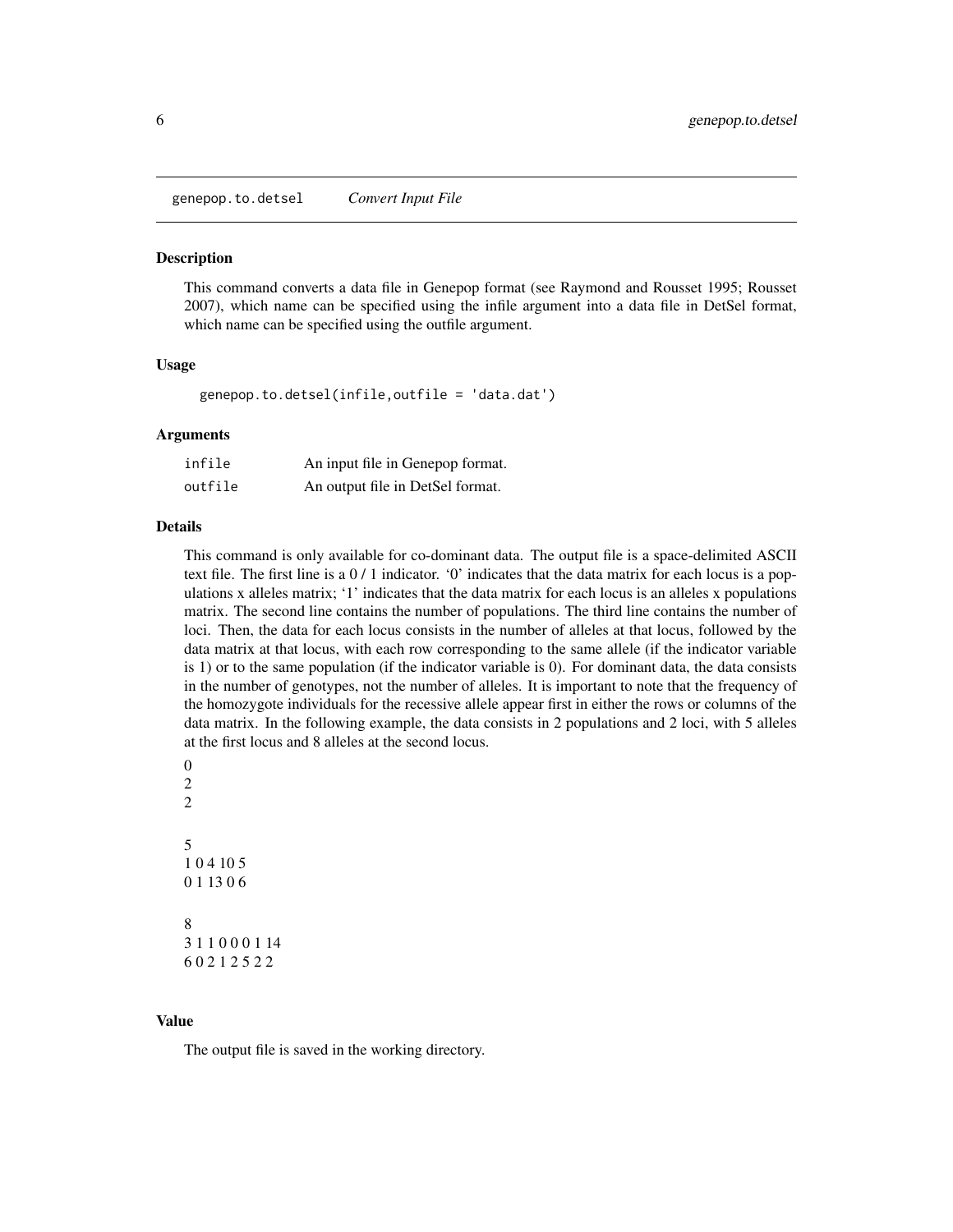#### <span id="page-6-0"></span>make.example.files 7

#### References

Raymond, M., and Rousset, F. (1995) Genepop (version 1.2): population genetics software for exact tests and ecumenicism, *Journal of Heredity* 86: 248–249.

Rousset, F. (2008) genepop'007: a complete re-implementation of the genepop software for Windows and Linux, *Molecular Ecology Notes* 8: 103–106.

#### Examples

```
## This is to generate an example file in the working directory.
make.example.files()
## This is to convert the example file in genepop format named 'genepop.dat',
## into a file in DetSel format named 'converted_data.dat'
genepop.to.detsel(infile = 'data.gen',outfile = 'data-converted.dat')
```
make.example.files *Generate an Example File in the Working Directory*

#### Description

This command will copy two example files into the user's working directory. The file "data.dat" is in DetSel format, and the file "data.gen" is in Genepop format (see Raymond and Rousset 1995; Rousset 2007).

#### Usage

```
make.example.files()
```
### Value

The example file is saved in the current directory.

#### References

Raymond, M., and Rousset, F. (1995) Genepop (version 1.2): population genetics software for exact tests and ecumenicism, *Journal of Heredity* 86: 248–249.

Rousset, F. (2008) genepop'007: a complete re-implementation of the genepop software for Windows and Linux, *Molecular Ecology Notes* 8: 103–106.

#### Examples

## This is to generate an example file in the working directory. make.example.files()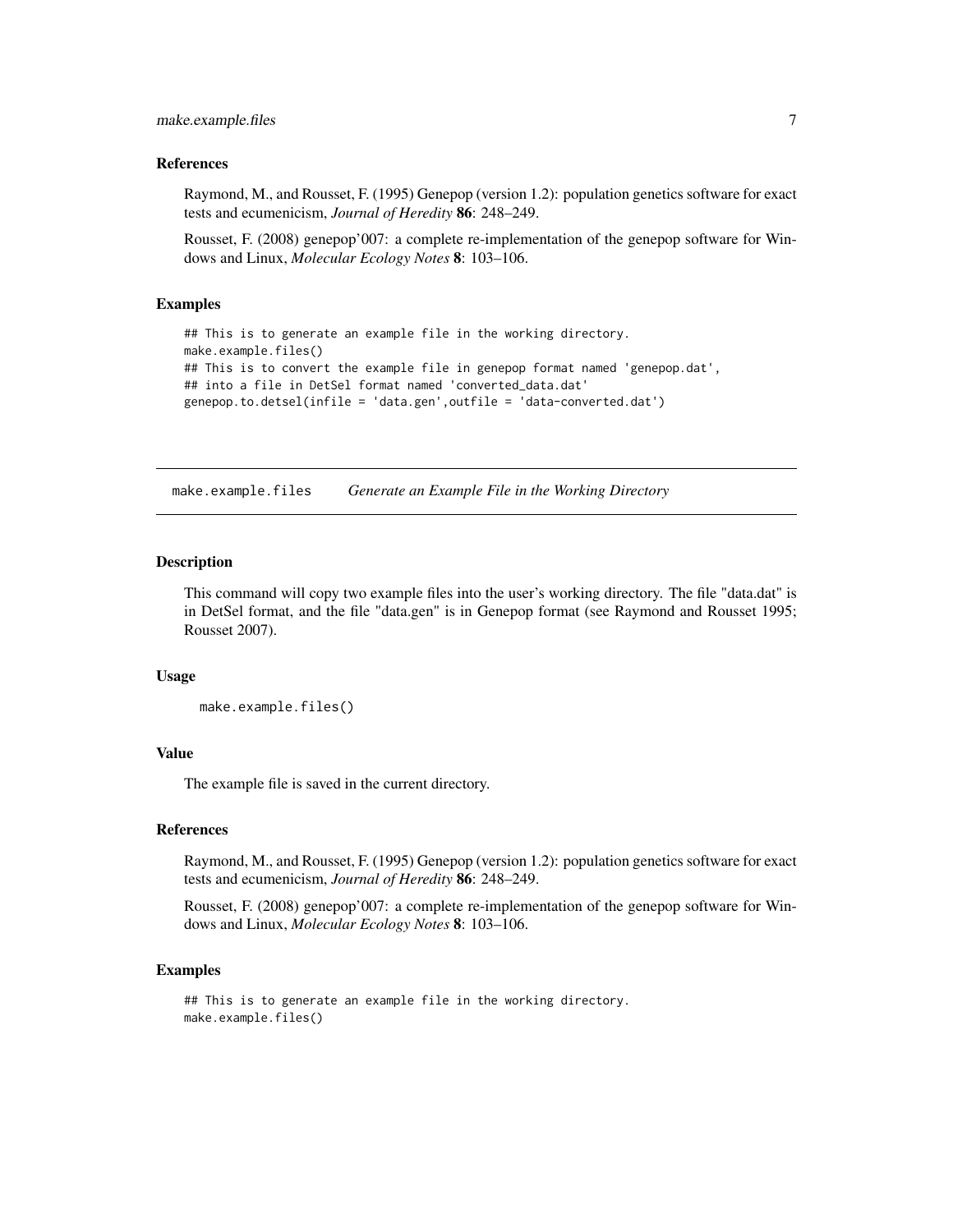<span id="page-7-1"></span><span id="page-7-0"></span>

#### Description

Read the data file in DetSel format.

#### Usage

read.data(infile,dominance,maf,a,b)

#### Arguments

| infile    | An input file in DetSel format.                                                                                                                                                                                                                                                                                                                                                                                                                                                 |
|-----------|---------------------------------------------------------------------------------------------------------------------------------------------------------------------------------------------------------------------------------------------------------------------------------------------------------------------------------------------------------------------------------------------------------------------------------------------------------------------------------|
| dominance | A a logical variable, which is FALSE if co-dominant data are considered (e.g.,<br>microsatellite markers, SNPs, etc.), or TRUE, if bi-allelic dominant data are<br>considered (e.g., AFLPs).                                                                                                                                                                                                                                                                                    |
| maf       | The maximum allele frequency (the frequency of the most frequent allele over<br>the full sample) to be considered in both the input file and the simulated data.                                                                                                                                                                                                                                                                                                                |
| a,b       | The parameters for the beta prior distribution, used in Zhivotovsky's (1999)<br>Bayesian method to compute the underlying allele frequencies. The default val-<br>ues are $a = b = 0.25$ , as suggested by Mark A. Beaumont in the DF dist manual,<br>yet the user may alternatively chose to use Zhivotovsky's equation (13) to com-<br>pute estimates of a and b from the data. Note that neither the parameter a nor<br>the parameter b are not needed if dominance = FALSE. |

#### Details

The input file should be a space- or tab-delimited ASCII text file. The first line is a 0 / 1 indicator. '0' indicates that the data matrix for each locus is a populations x alleles matrix; '1' indicates that the data matrix for each locus is an alleles x populations matrix. The second line contains the number of populations. The third line contains the number of loci. Then, the data for each locus consists in the number of alleles at that locus, followed by the data matrix at that locus, with each row corresponding to the same allele (if the indicator variable is 1) or to the same population (if the indicator variable is 0). For dominant data, the data consists in the number of genotypes, not the number of alleles. It is important to note that the frequency of the homozygote individuals for the recessive allele appear first in either the rows or columns of the data matrix. In the following example, the data consists in 2 populations and 2 loci, with 5 alleles at the first locus and 8 alleles at the second locus.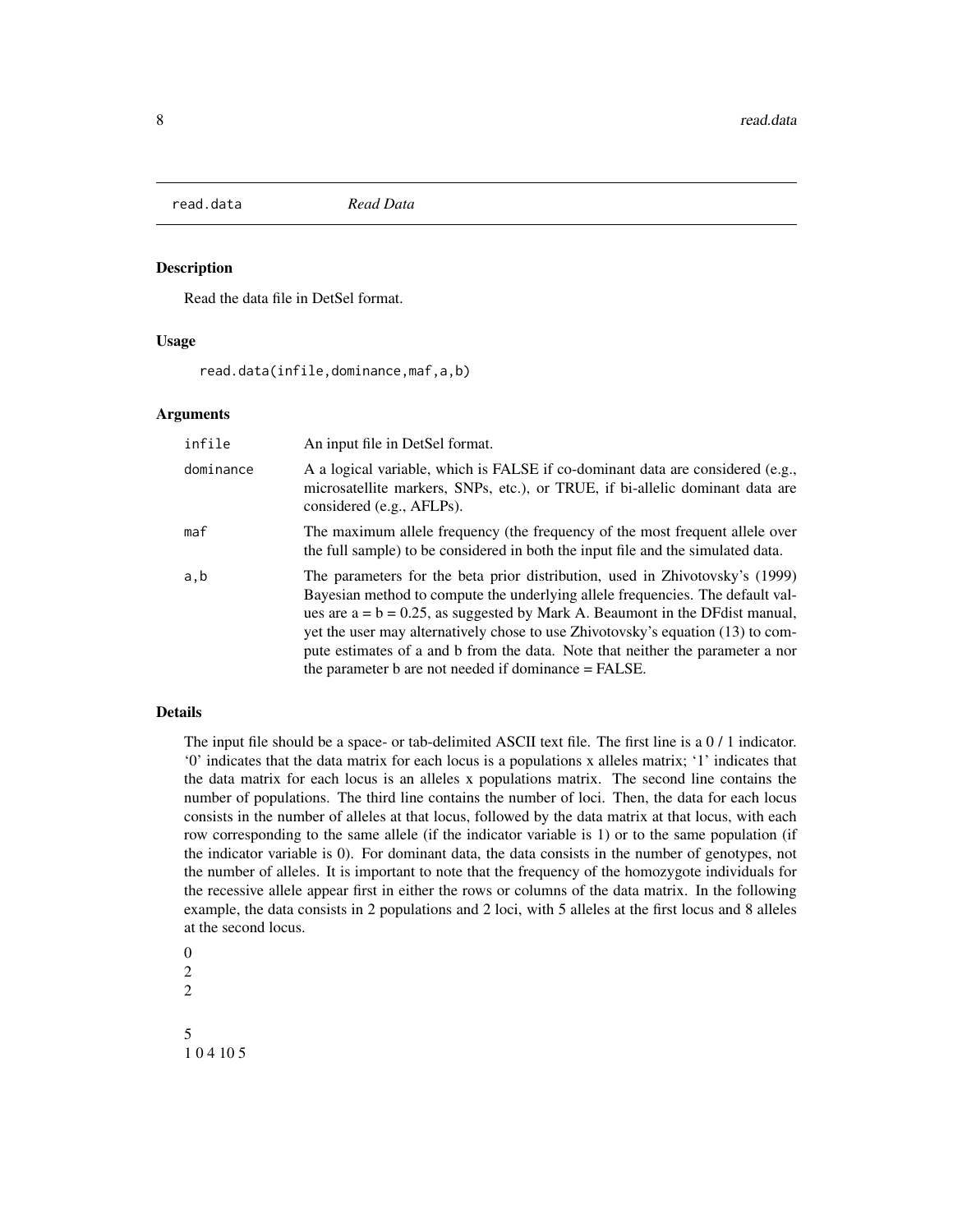#### <span id="page-8-0"></span>read.data 9

Spaces and blank lines can be included as desired.

For dominant data, it is important to note that the frequency of the homozygote individuals for the recessive allele appears first in either the rows or columns of the data matrix.

The command line [read.data](#page-7-1) creates a file named 'infile.dat', a file named 'sample\_sizes.dat' and a set of files named 'plot<sub>i</sub> j.dat' where i and j correspond to population numbers, so that each file 'plot\_i\_j.dat' corresponds to the pairwise analysis of populations i and j. In the file infile.dat, each line corresponds to the pairwise analysis of populations  $i$  and  $j$ . Each line contains (in that order): the name of the output simulation file, the numbers i and j, the multi-locus estimates of  $F_1$  and  $F_2$ , and Weir and Cockerham's (1984) estimate of  $F_{ST}$ . The file sample\_sizes.dat contains sample sizes information, for internal use only. In the files 'plot\_i\_j.dat', each line corresponds to one locus observed in the data set. Each line contains (in that order): the locus-specific estimates of  $F_1$  and  $F_2$ , Weir and Cockerham's (1984) estimate of  $F_{ST}$ , Nei's heterozygosity ( $H_e$ ), the number of alleles at that locus in the pooled sample, and the rank of the locus in the data set.

#### Value

The output files are saved in the current directory.

#### References

Weir, B. S., and Cockerham, C. C. (1984) Estimating F-statistics for the analysis of population structure, *Evolution* 38: 1358–1370.

Zhivotovsky, L. A. (1999) Estimating population structure in diploids with multilocus dominant DNA markers, *Molecular Ecology* 8, 907–913

#### Examples

```
## This is to generate an example file in the working directory.
make.example.files()
## This will read an input file named 'data.dat' that contains co-dominant markers,
## and a maximum allele frequency of 0.99 will be applied (i.e., by removing
## marker loci in the observed and simulated datasets that have an allele with
## frequency larger than 0.99).
read.data(infile = 'data.dat',dominance = FALSE, \text{maf} = 0.99)
```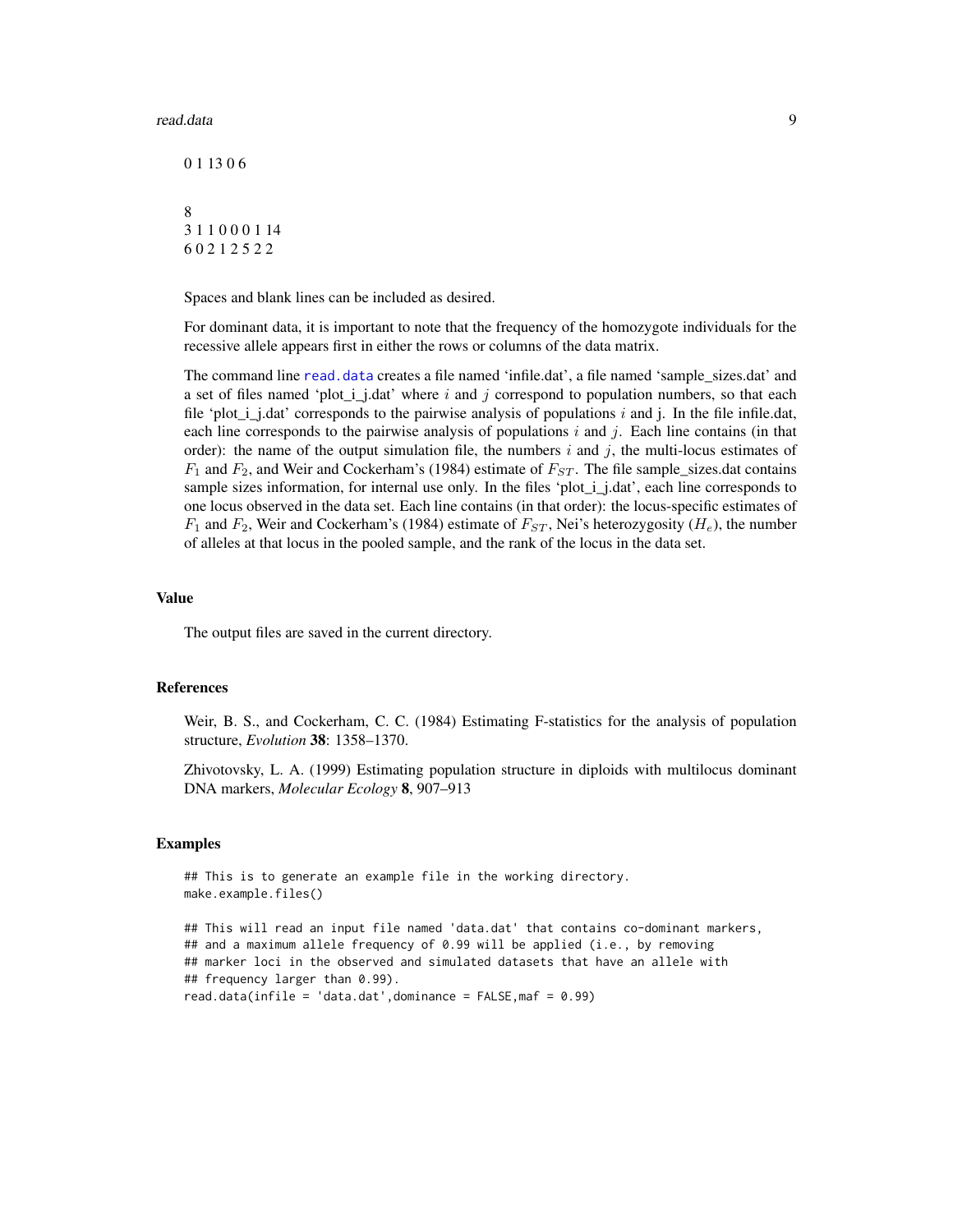<span id="page-9-1"></span><span id="page-9-0"></span>

#### Description

This runs the simulated data, using a coalescent-based algorithm.

#### Usage

```
run.detsel(example)
```
#### Arguments

example a logical variable, which is TRUE if the user wants to run a toy example with the example file.

#### Details

Once the [read.data](#page-7-1) command line has been executed, [run.detsel](#page-9-1) executes the simulations. The user is first asked to provide the total number of simulations for the entire set of parameter values (default: 500000). For bi-allelic data, I recommend to run no less than 1000000 simulations to estimate correctly the *P*-values for each empirical locus. With less than a million simulations, indeed, simulation tests have shown that the *P*-values may be biased. The user is then asked to provide the average mutation rate, and the mutation model: type '0' for the infinite allele model, where each mutation creates a new allelic state in the population; type '1' for the stepwise mutation model, where each mutation consists in increasing or decreasing by one step, the size of the current allele; and type any integer k (with  $k > 1$ ) for a k-allele model, where each mutation consists in drawing randomly one allele among k possible states, provided it is different from the current state. For example, for SNP data, type '2'. Finally, the user is asked to provide the number of distinct sets of nuisance parameters (the default is a single set of parameters). Because of the uncertainty in the nuisance parameter values, it is recommended to perform simulations using different combinations of values for the ancestral population size, divergence time and bottleneck parameters. Then, the user is asked to provide as many sets of parameters as he/she indicated. Each set comprises four parameters that should be given in the following order:  $t$ ,  $N_0$ ,  $t_0$  and  $N_e$ . Here, the user must chose parameter values, including the mutation model, that correspond to his/her knowledge of the biological model.

The command line [run.detsel](#page-9-1) creates a list of files named 'Pair\_i\_j\_ni\_nj.dat', where i and j are the indices of populations pairs, and ni and nj are the sample sizes of populations i and j, respectively. Because some marker loci may have missing data, several 'Pair\_i\_j\_ni\_nj.dat' files may be created for a given pair of populations. Simulating the exact sample size for each locus is required to precisely calculate the empirical *P*-values, especially for bi-allelic markers. Note that if negative multi-locus Fi estimates are observed for a pairwise comparison, then the simulations will not be run for that pair. Each line of the 'Pair\_i\_j\_ni\_nj.dat' files contains the locus-specific estimates of  $F_1$  and  $F_2$ , Weir and Cockerham's estimate of  $F_{ST}$  (Weir and Cockerham 1984), Nei's heterozygosity  $(H_e)$ , and the number of alleles at that locus in the pooled sample. The command line run.detsel() also creates a file named out.dat that contains the estimates of the above statistics averaged over all the simulated data. In the file out.dat, each line corresponds to the pairwise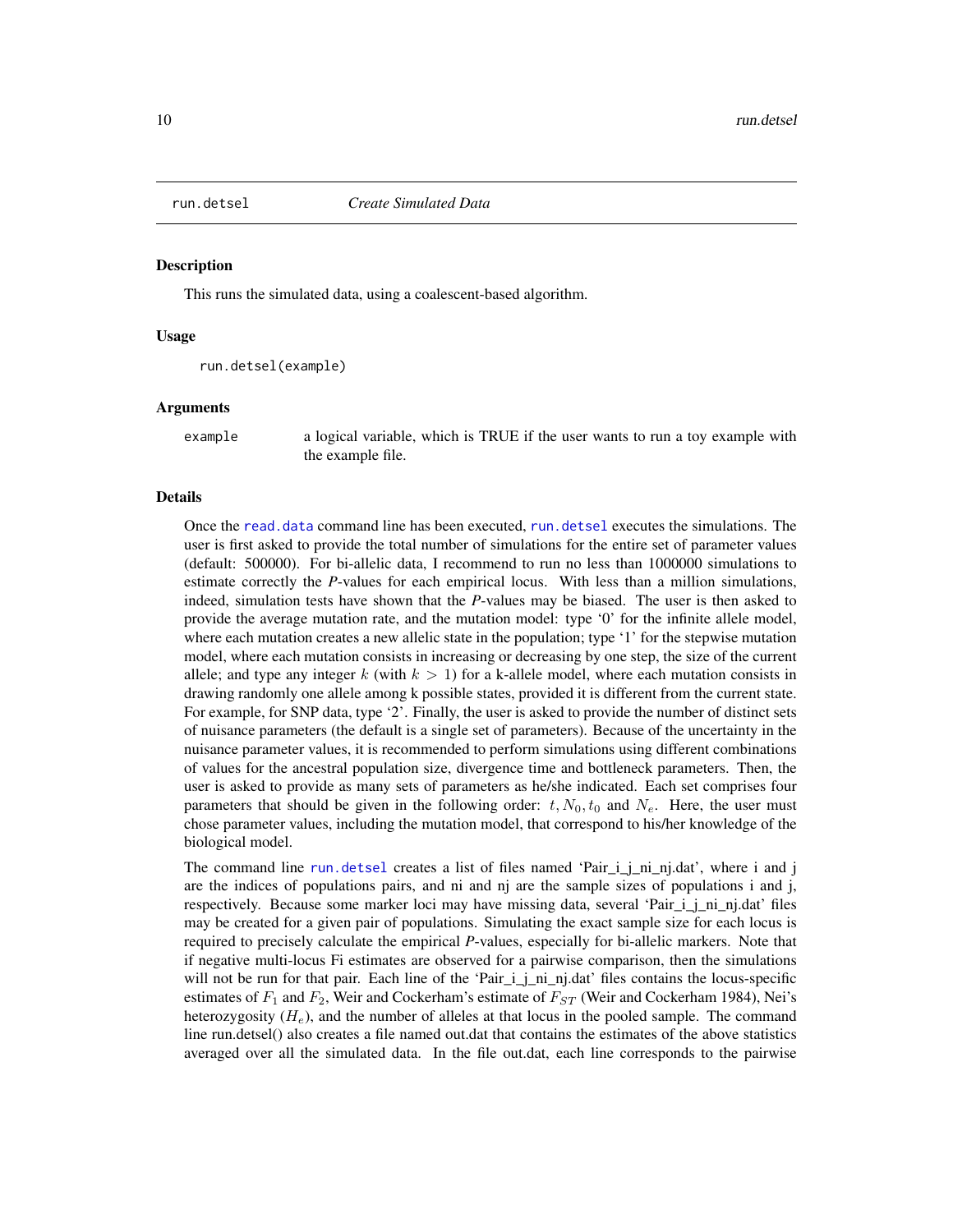#### run.detsel 11

analysis of populations i and j with sample sizes and ni and nj. Each line contains (in that order): the name of the output simulation file ('Pair\_i\_j\_ni\_nj.dat'), the multi-locus estimates of  $F_1$  and  $F_2$ , and Weir and Cockerham's estimate of  $F_{ST}$  (Weir and Cockerham 1984). An important point to consider is to make sure that for each pairwise comparison, the and estimates averaged over the simulated data (in the file out.dat) closely match to the observed values in the real dataset (in the file infile.dat). If not, this suggests that the simulated datasets do not fit to the observed data, which urges to choose other parameter values for the nuisance parameters.

#### Value

The output files are saved in the current directory.

#### References

Weir, B. S., and Cockerham, C. C. (1984) Estimating F-statistics for the analysis of population structure, *Evolution* 38: 1358–1370.

#### Examples

## This is to generate an example file in the working directory. make.example.files()

```
## This will read an input file named 'data.dat' that contains co-dominant markers,
## and a maximum allele frequency of 0.99 will be applied (i.e., by removing
## marker loci in the observed and simulated datasets that have an allele with
## frequency larger than 0.99).
read.data(infile = 'data.dat',dominance = FALSE,maf = 0.99)
```

```
## The following command line executes the simulations:
run.detsel(example = TRUE)
```